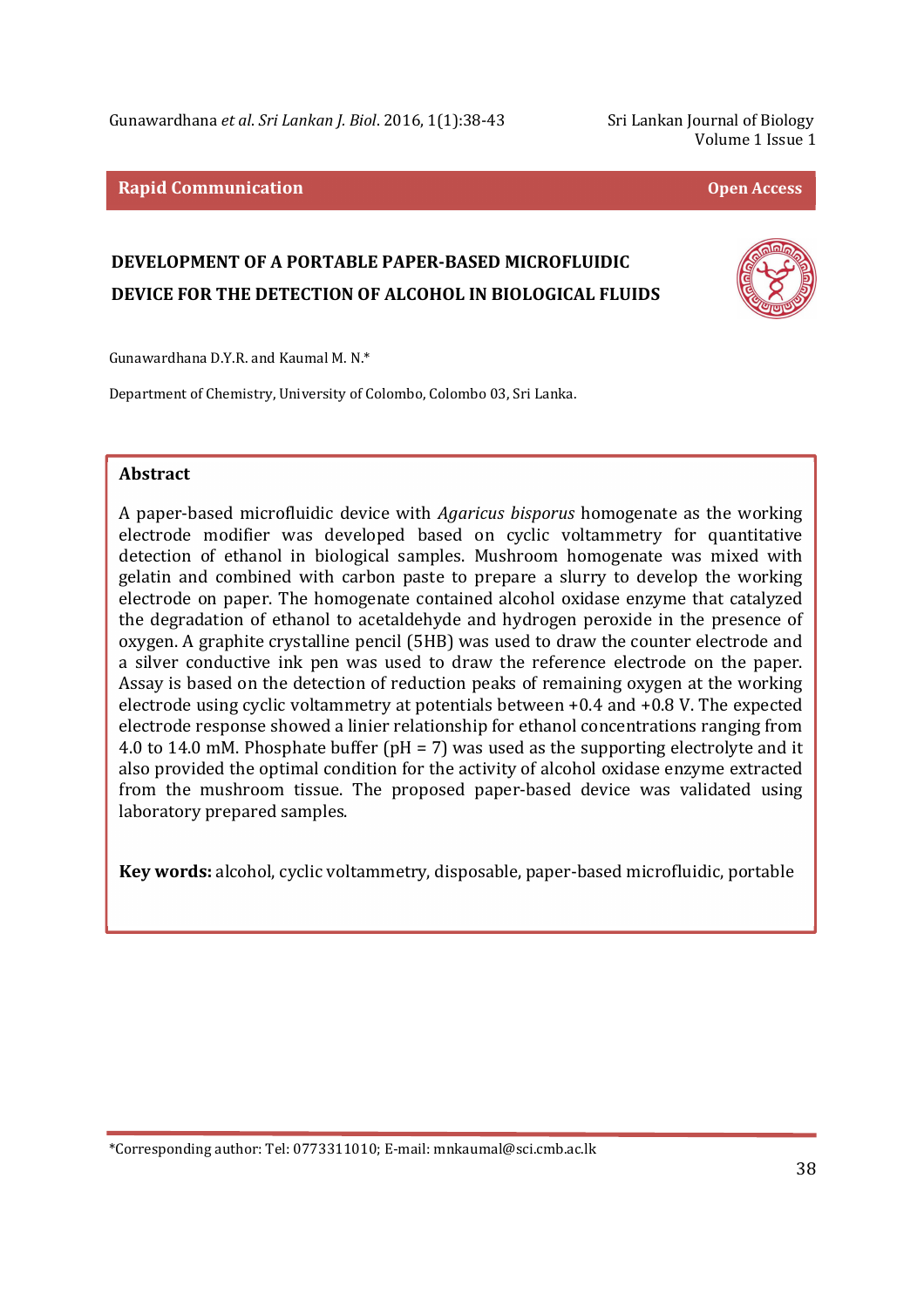# **1. Introduction**

Levels of ethanol in body fluids are required to be tested mainly due to the toxicity of alcohol and for legal purposes. For medical proposes it is essential to determine the level of ethanol in blood in order to effectively treat the people intoxicated with ethanol. Even though there are many methods, breathalyzer is the most common method used for the determination of ethanol level in blood indirectly. Although breathalyzer is a quick and economical method, its accuracy can vary based on environmental factors such as humidity and temperature (Simpson, 1987).

Paper-based microfluidic devices (*µPAD*s) are getting popular among scientists as an alternative platform to develop many economical one-time-use biosensors (Cate *et al*., 2015) because they provide power-free fluid transport via capillary action, have a higher surface area to volume ratio, and can store reagents in active form within the fiber network (Cate *et al*., 2015). Further, they are less expensive, portable, light weight, easily available, compatible with biological samples, and can easily be disposed of after single use (Cate *et al*., 2015).

The *µPAD*s are developed using commonly available filter paper. The three electrode system is fabricated using commonly available materials. The spherical shape electrochemical reaction region is constructed using commercially available varnish paint. This paper-based system has never been used for the detection of alcohol. The working electrode is modified with alcohol oxidase (AOX) enzyme originated from *Agaricus bisporus* mushroom. Use of *Agaricus* 

*bisporus* mushroom homogenate for the extraction of AOX is previously reported for the alcohol determination (Akyilmaz *et al*., 2005). The developed electro chemical device is shown in Figure 1. AOX can oxidize ethanol in the presence of oxygen, and this reduces the amount of oxygen in the sample. The reaction between alcohol and oxygen as follows.

Alcohol + Oxygen  $AOX$   $A$ ldehyde +  $H_2O_2$ 

The amount of oxygen in the sample depends on the level of alcohol in the sample due to the above reaction between alcohol and oxygen in the presence of AOX. The amount of alcohol can be estimated based on the oxygen concentration in the sample in the presence of AOX.

Cyclic voltammetry is used to determine the remaining oxygen level in the sample. Cyclic voltammetry produces quick and accurate results compared to other analytical methods. Biosensor developed based on *µPAD*s is suitable to work with various body fluids since this sensor required small sample volumes to produce a satisfactory measurement (Cate *et al*., 2015).

# **2. Material and Methods**

#### 2.1 *Reagents and solutions*

*Agaricus bisporus*, varnish and gelatin were purchased commercially and mushroom was stored at 4 °C until use. Absolute ethanol (Hayman Ltd UK), NaCl (Fischer chemicals ltd), KCl (Fischer chemicals ltd), Na2HPO4 (Merck chemicals ltd), KH2PO4 (BDH chemicals ltd), HCl (Fluka)  $K_2Fe(CN)_6.3H_2O$  (BDH chemicals

j \*Corresponding author: Tel: 0773311010; E-mail: mnkaumal@sci.cmb.ac.lk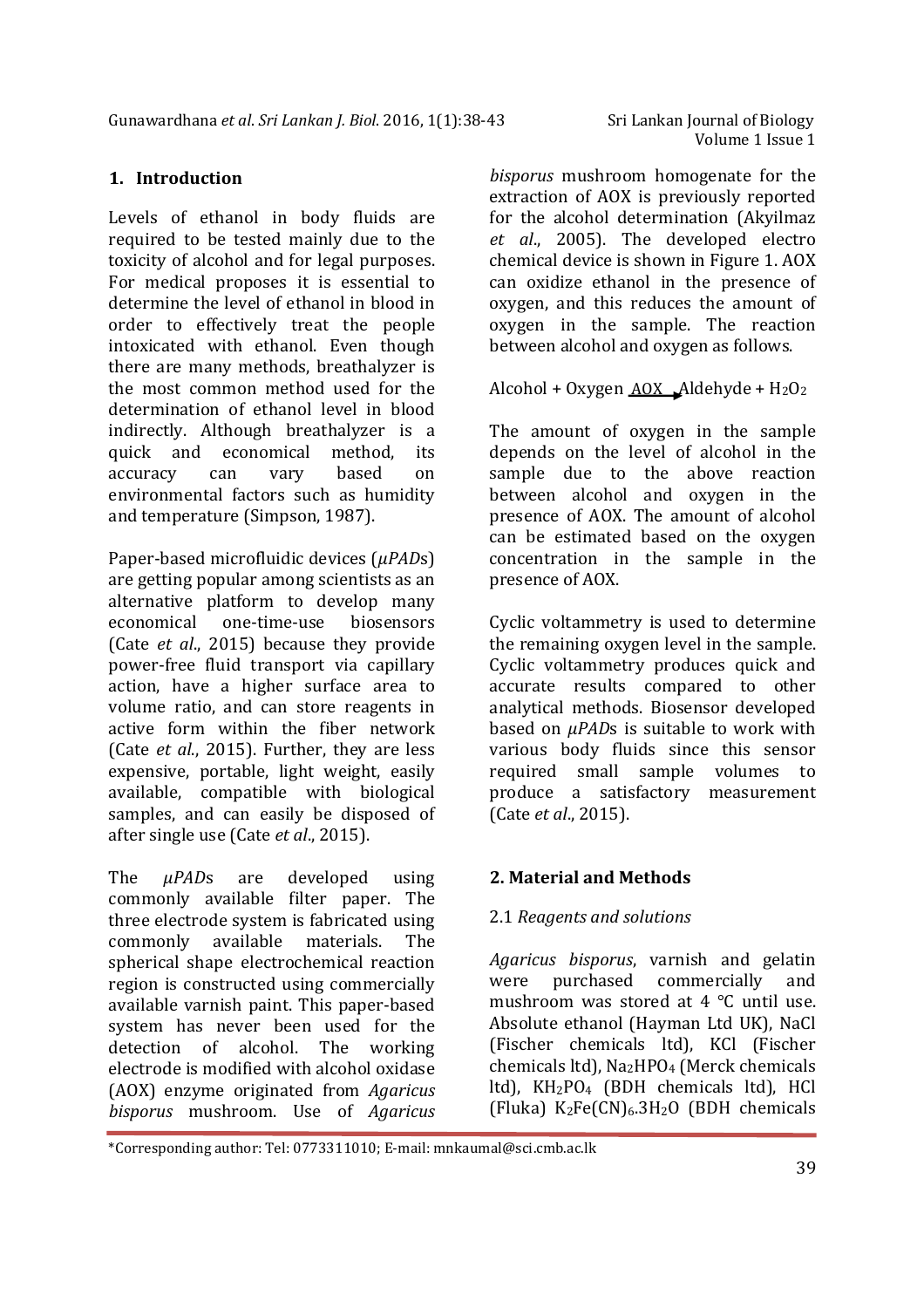ltd) and KCl (Fluka) were used as they were received. Binder was prepared using phenol (BDH chemicals ltd), formaldehyde (Fluka Chemicals) and oxalic acid (BDH chemicals ltd). Graphite powder, <20 µm, synthetic (Sigma chemicals) was used to fabricate the working electrode.

# 2.2 *Instruments*

j

Pine WaveDriver 10 potentiostat/ galvanostat along with computer based AfterMath software was used to perform all cyclic voltammetric experiments.

# 2.3 *Fabrication of µPADs*

Whatman No.01, varnish, silver conductive pen, 5B finest crystalline graphite pencil were used for the fabrication of *µPAD*s.

# 2.4 *Preparation of working electrode*

Mushroom (*A. bisporus*) tissue (200 g) was homogenized in phosphate buffer  $(200 \text{ mL}, \text{pH} = 7)$  using a motar and a pestle. Filtered homogenate was then mixed with gelatin (5 g) and incubated at 38 °C for 5 min to dissolve gelatin. This

Volume 1 Issue 1

preparation was stored at 4 °C until use. A 50 µl portion of this mixture was combined with 5 g of graphite powder and phenol formaldehyde resin to provide a slurry to draw the electrode on the paper-based device.

# 2.5 *Fabrication of µPADs*

Varnish was used to draw the spherical electrochemical reaction region on the Whatman 01 paper as shown in the Figure 1. A silver conductive pen and a 5HB pencil were used to fabricate the pseudo-reference and auxiliary electrodes, respectively.

# 2.6 *Methodology*

Each cyclic voltammetric run was performed after introducing 50 μL on to the *µPAD*. Cyclic voltammetric analysis (+1 to -1 V, with the scan rate of 5, 25, 50, 100, 150 mV/s) was carried out for standard ethanol solutions (2, 4, 6, 8, 10, 12, 14, 16, 18, and 20 mM) in pH 7 phosphate buffered saline solutions. Same procedure was repeated with the laboratory prepared alcohol samples in saline buffered at pH = 7.



**Figure 1.** Five electrochemical paper-based devices developed on a filter paper. The silver conductive ink pen and 5HB pencil were used for the development of auxiliary and reference electrodes respectively. The working electrode is modified with alcohol oxidase enzyme.

<sup>\*</sup>Corresponding author: Tel: 0773311010; E-mail: mnkaumal@sci.cmb.ac.lk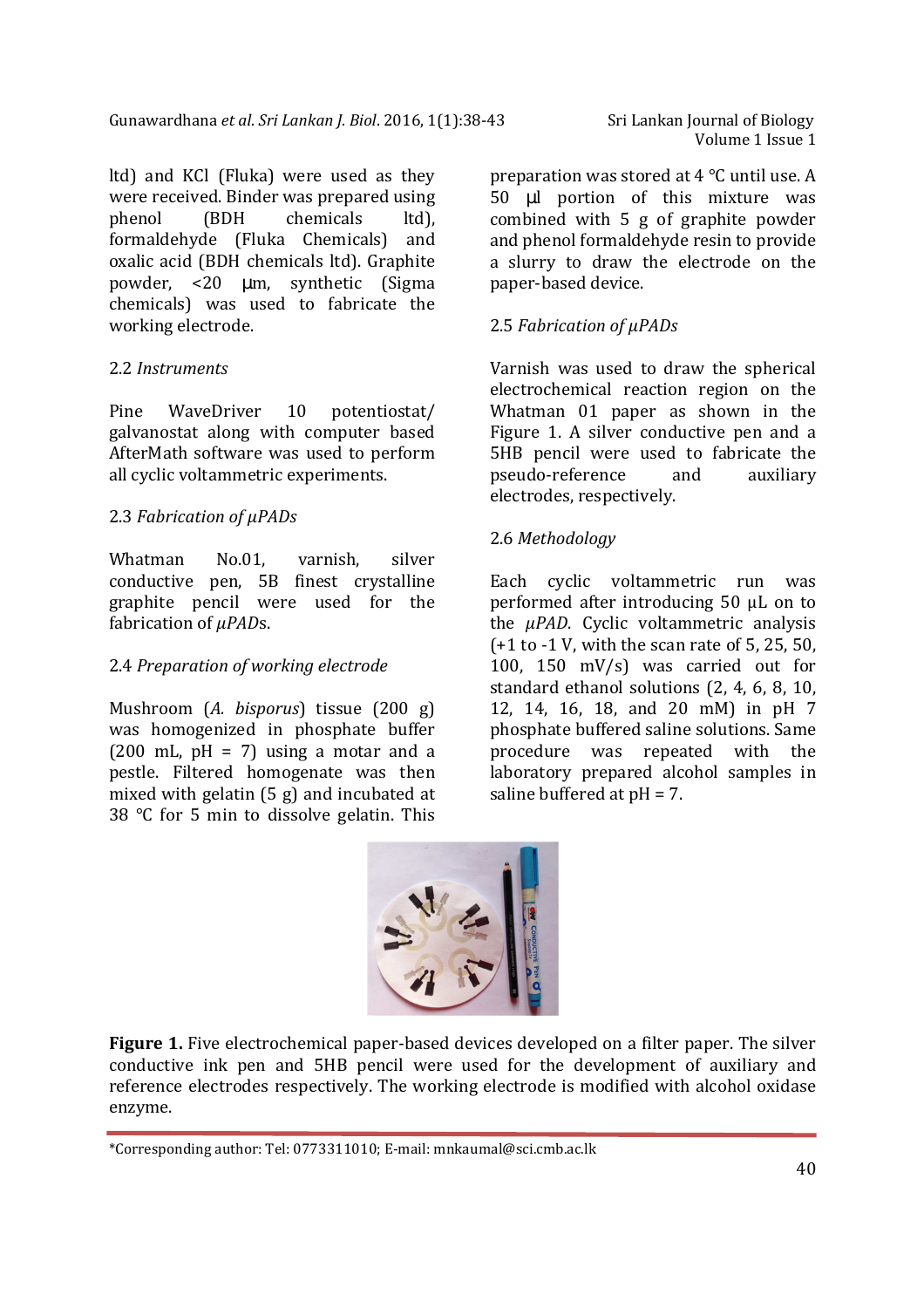Gunawardhana *et al*. *Sri Lankan J. Biol*. 2016, 1(1):38-43 Sri Lankan Journal of Biology

# **3. Results**

j

Response current variation with the scan rates (5, 25, 50, 100, and 150 mV/s) is



shown in Figure 2 for saline solution buffered at pH = 7. Voltammograms collected for different standard ethanol solutions are shown in the Figure 3.



**Figure 2.** Response current at the scan rates of 5, 25, 50, 100, and 150 mV/s for saline solution buffered at pH = 7.



**Figure 3.** Response current for ethanol standards (4, 6, 8, 10, 12 and 14 mM) in saline buffered at pH = 7 collected at 25 mV/s scan rate.

\*Corresponding author: Tel: 0773311010; E-mail: mnkaumal@sci.cmb.ac.lk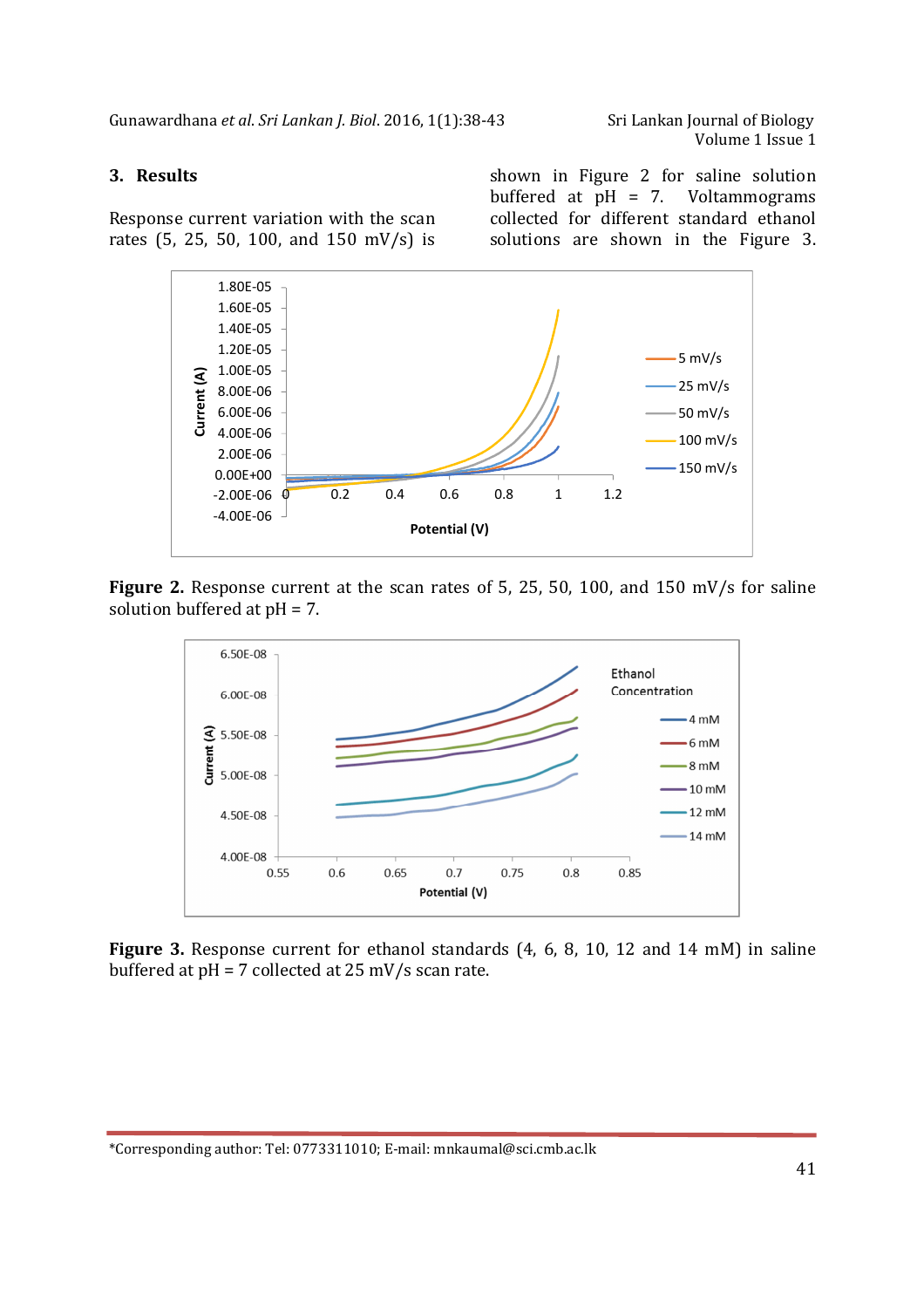Volume 1 Issue 1

# **4. Discussion**

As shown in Figure 2, at higher scan rates, the response start to decrease, so 25 mV/s was selected as the optimum scan rate. With the increase of ethanol concentration, the amount of oxygen concentration in the sample solution was reduced due to oxidation reaction between oxygen and ethanol in the presence of AOX.

Currents at  $0.6 - 0.8$  V for the ethanol concentrations ranging from 4 – 14 mM are shown in the Figure 3. The lowest

current at a given potential is observed for the highest alcohol concentration, 14 mM. The current response at various potentials from  $+0.6$  to  $+0.8$  V were plotted and the best correlation was observed at + 0.72 V. Alcohol concentration and the current response (calibration graph) at +0.72 V is shown in the Figure 4. This graph shows a significant linier relationship  $(R^2 = 0.96)$ between the response current and alcohol concentration in the range 2 to 12 mM. The proposed device produced optimum results under these condition and the device is shown in Figure 5.



**Figure 4.** Response current collected at 0.72 V with the scan rate of 25 V/s for ethanol standards  $(4, 6, 8, 10, 12, \text{ and } 14 \text{ mM})$  in saline buffered at  $pH = 7$ .

The accuracy of the method was tested using laboratory prepared samples. Five laboratory prepared samples were tested with the developed biosensor and the experimental alcohol concentration was statistically compared with the actual concentration. There is no statistically significant difference between

j

experimental results and the actual concentrations.

The lowest detection limit (LOD) was calculated using the calibration plot shown in Figure 4. Using the calibration plot, standard deviation of the slope  $(S_v)$ and the slope (S) were calculated. The LOD, which was calculated using the relationship, LOD = 3.3(Sy/S), (Wu *et al*.,

<sup>\*</sup>Corresponding author: Tel: 0773311010; E-mail: mnkaumal@sci.cmb.ac.lk